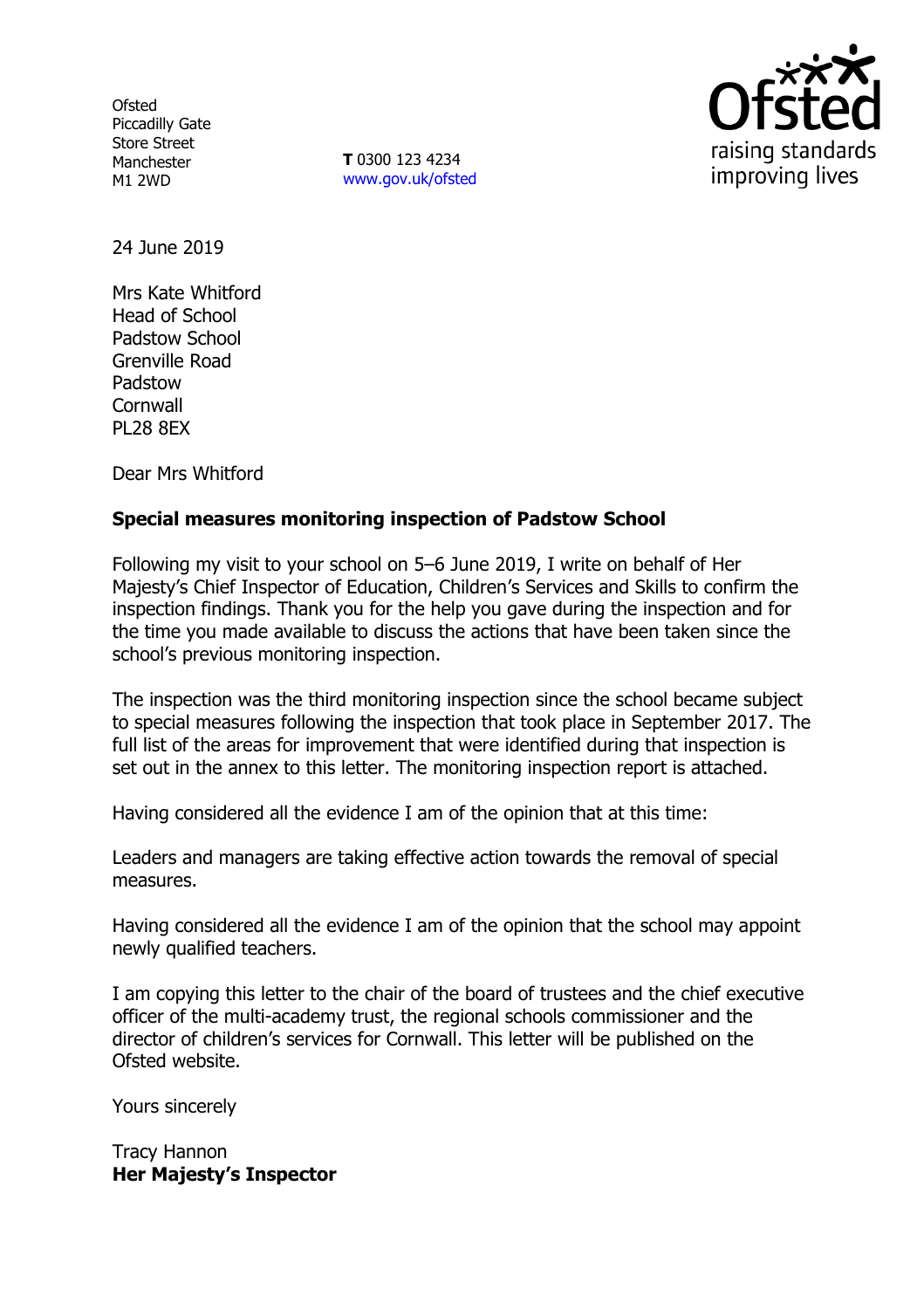

### **Annex**

## **The areas for improvement identified during the inspection that took place in September 2017.**

- An external review of governance and the school's use of the pupil premium should be undertaken in order to assess how these aspects of leadership and management may be improved.
- **IMPROVE LEADERSHIP and management by ensuring that:** 
	- evaluations of the quality of teaching and pupils' progress are accurate
	- those responsible for governance at all levels hold school leaders to account for improving the school
	- those responsible for governance check the accuracy of the information they receive about the school's performance and make sure that actions bring about rapid improvement.
- $\blacksquare$  Rapidly improve the quality of teaching and learning so that it is consistently good or better, by ensuring that teachers:
	- make accurate assessments of how well pupils are developing their skills and understanding
	- use assessments effectively to ensure that teaching and learning build on what pupils already know, can do and understand and so enable them to make rapid progress
	- provide teaching and learning that motivate and challenge pupils to engage fully in their work and become resilient, effective learners
	- check that all pupils understand the guidance they receive and heed this advice
	- fully support children in the early years to develop their learning in mathematics and writing.
- Improve pupils' progress and raise attainment throughout the school by:
	- making sure that all pupils across the range of abilities and starting points make at least good progress
	- addressing shortcomings in pupils' arithmetical knowledge and developing pupils' ability to reason mathematically and apply their mathematical skills to solve problems
	- improving pupils' reading skills by encouraging them to more readily use and apply their phonic understanding when tackling new words
	- further developing pupils' spelling, punctuation and handwriting skills.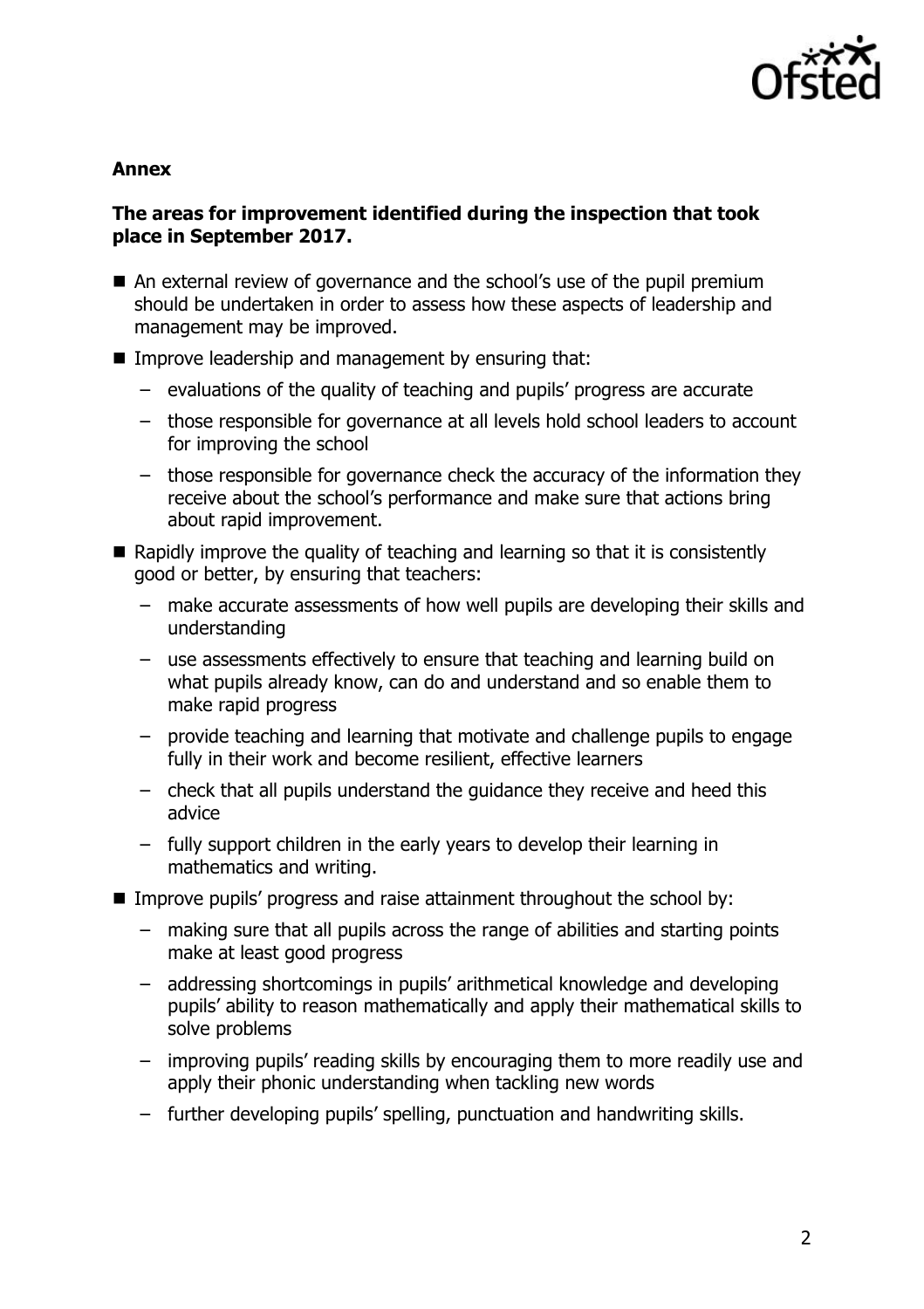

## **Report on the third monitoring inspection on 5 June 2019 to 6 June 2019**

### **Evidence**

The inspector met with the head of school, the deputy chief executive officer, the pastoral lead and the mathematics leader. The inspector spoke informally to parents at the beginning and end of the school day. Teaching and learning were observed in most classes and pupils' work was reviewed. Documentation relating to pupils' attendance and arrangements for safeguarding pupils were also considered. The inspector also scrutinised information relating to the monitoring of teaching and learning and minutes from the Academy Improvement Group (AIG), hub council and board of trustees meetings.

### **Context**

There have been no staffing changes since the previous monitoring visit. The local hub councillors (a strand of governance) have resigned and new ones have been appointed.

#### **The effectiveness of leadership and management**

The determined actions of the head of school have sustained the improvements identified at the previous monitoring visit. Parents express an increasing confidence in the school's leadership. Parents report that they value the approachability of staff and say their children are happy in school. Teaching is improving across the school.

The systematic implementation of the school's improvement plan is securing the necessary changes in ethos and expectations of what staff must do and of what pupils are capable of achieving. The head of school is unwavering in articulating her expectations of teachers. She is accurate in her evaluations of the quality of teaching. Her extensive and responsive guidance to teachers has supported further improvement in pupils' attainment and progress this term. Staff morale continues to improve and reflects a spirit of high ambition and teamwork. While school leaders are taking effective action to deal with any staff underperformance, there is more to do to fine-tune plans and expectations so that the pace of improvement can gather momentum and embed.

The capacity of leadership is still vulnerable in terms of addressing pupils' residual underachievement. The head of school continues to lead English. The new mathematics leader is supporting the teaching of mathematics well. The part-time leader of special educational needs has been effective in addressing weaknesses in identification of pupils' needs. However, leaders' actions have not yet been successful in eradicating the pupils' underachievement resulting from previously weak teaching.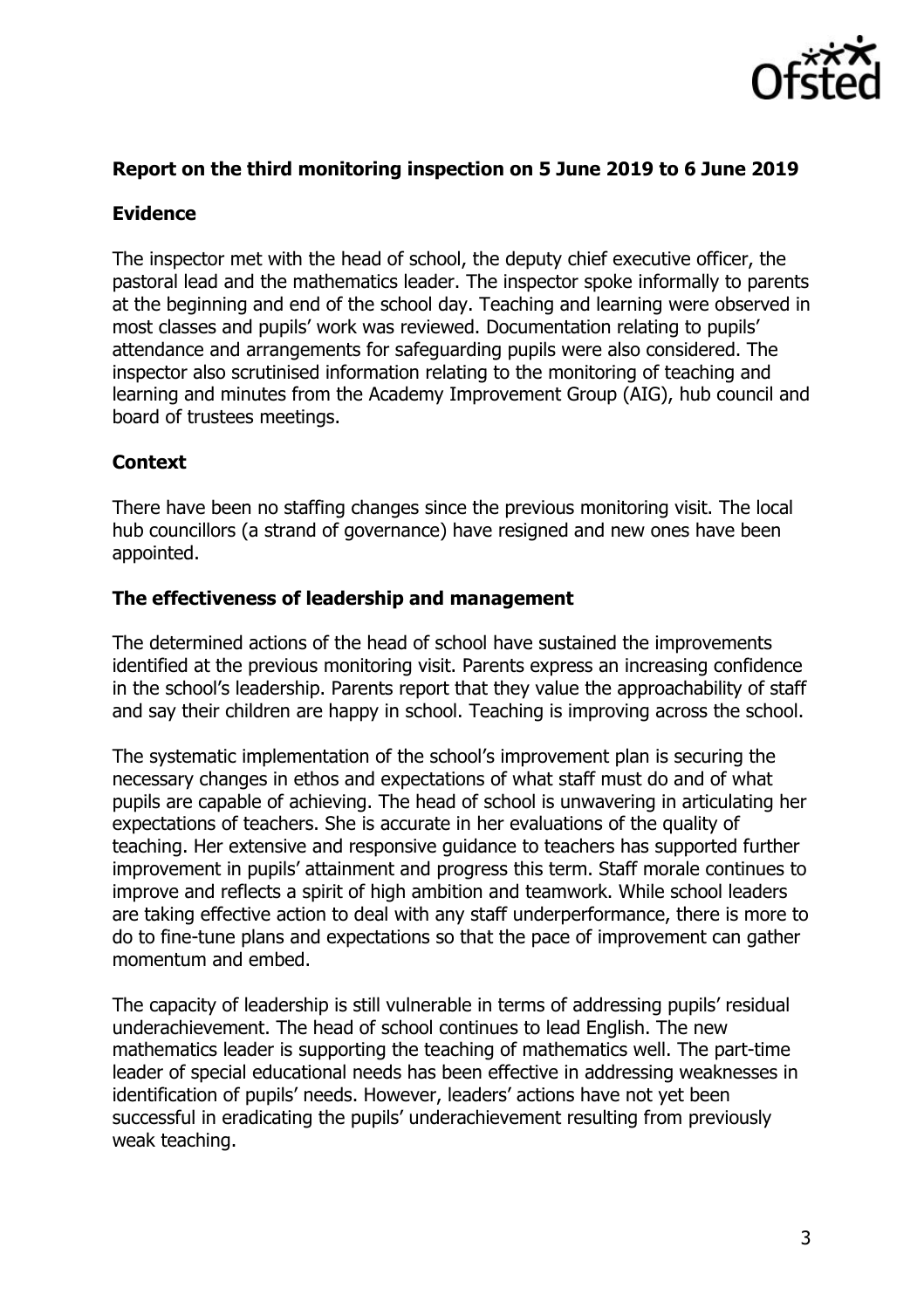

Those responsible for governance continue to know and understand more about the school's work and provide effective support and challenge. Actions identified at the pupil premium review are now well established and are leading to better identification of need for disadvantaged pupils. Consequently, there are encouraging signs of improvements in the attainment and progress of disadvantaged pupils. The work of the Academy Improvement Group (AIG) has been particularly important given the inactivity at local hub level (due to changes in membership).

# **Quality of teaching, learning and assessment**

The quality and rigour of the school's assessment systems have improved. Teachers' assessment is broadly accurate. Local authority checks on teachers' assessments in the early years and in key stage 1 confirm this. However, there is still much to do to raise the quality of teaching to be consistently good across the school. Inconsistencies remain in how effective teachers are at using their assessments of what pupils can do, know and understand to support pupils' learning. Teaching is not yet enabling those pupils who have underachieved due to previously weak teaching to catch up.

Staff are responding well to a range of training and coaching. Clear routines have been established in lessons since the previous monitoring visit. An agreed and consistent approach enables lessons to start in a calm and purposeful manner. As a result, low-level disruption in lessons is now rare. Pupils are developing resilience. They take pride in their work and engage enthusiastically in lessons. However, where teachers' expectations of presentation and spelling are not high enough, pupils continue to make the same errors and their progress is hindered.

The indoor environment in the early years has been reorganised to increase opportunities for children to make choices about their learning. An overhaul of the physical learning environment, particularly of the outdoors, is now a priority so that children can learn effectively and safely outdoors. Although assessments show that more children in the early years are making better progress than previously, children's writing skills remains underdeveloped.

The sharp focus on pupils' mathematical skills has been effective. Pupils' fluency and understanding of number is improving. However, senior leaders acknowledge that the better-matched teaching and curriculum are not yet leading to pupils catching up quickly enough across the school. Pupils' gaps in understanding remain.

## **Personal development, behaviour and welfare**

Pupils' attitudes towards their learning are positive. This is a significant improvement from the previous visit. Pupils' conduct around the school is good. Pupils are polite to other pupils, staff and visitors alike. Relationships are positive throughout the school. Pupils report that they enjoy good friendships and uninterrupted lessons.